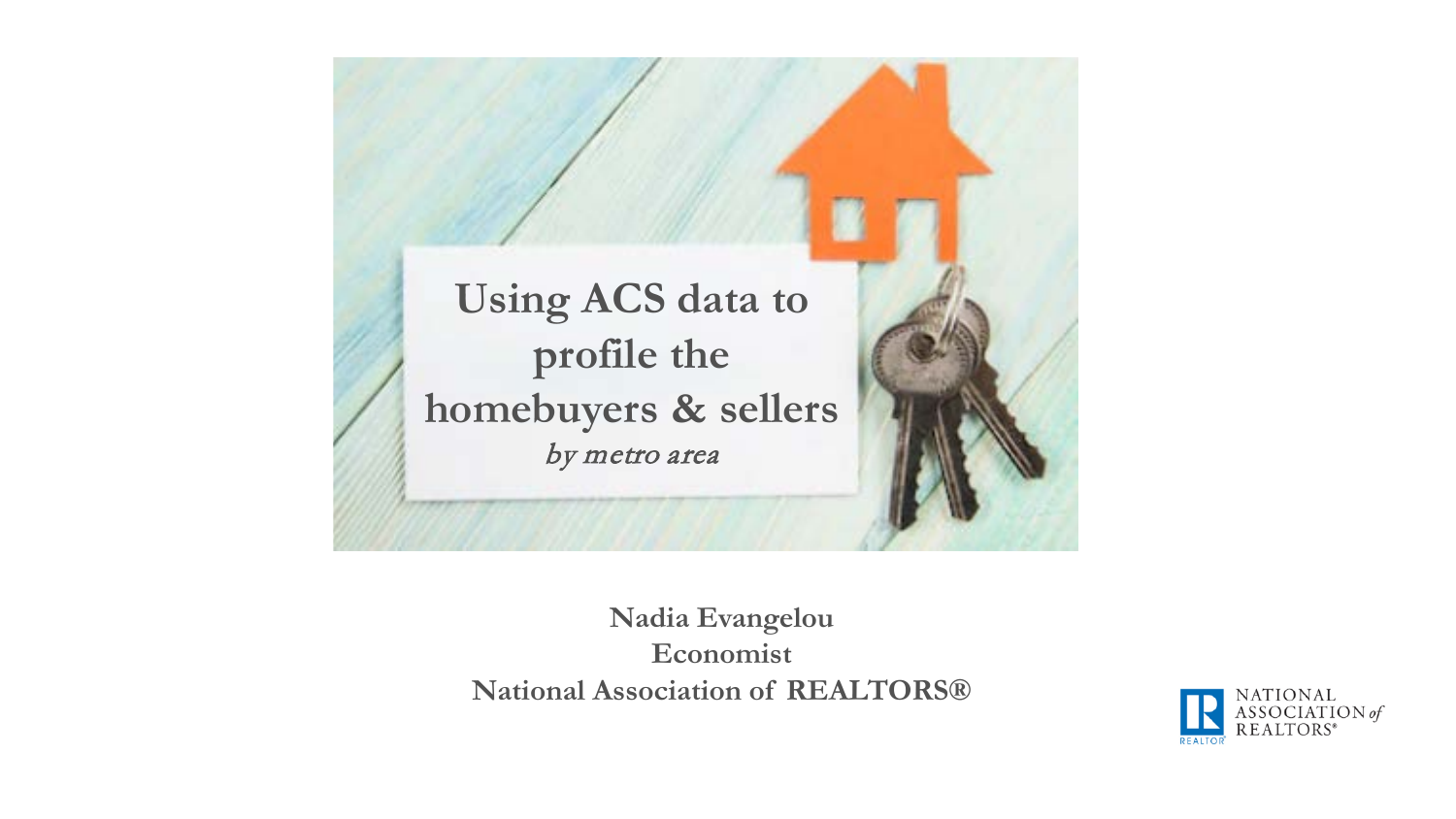## **Profile of Homebuyers and Sellers**

Nationwide, based on the National Association of REALTORS®' Home Buyers and Sellers Report:



**However, real estate is local and home prices vary from area to area.**

**Create the profile of homebuyers and sellers for each of the local markets**

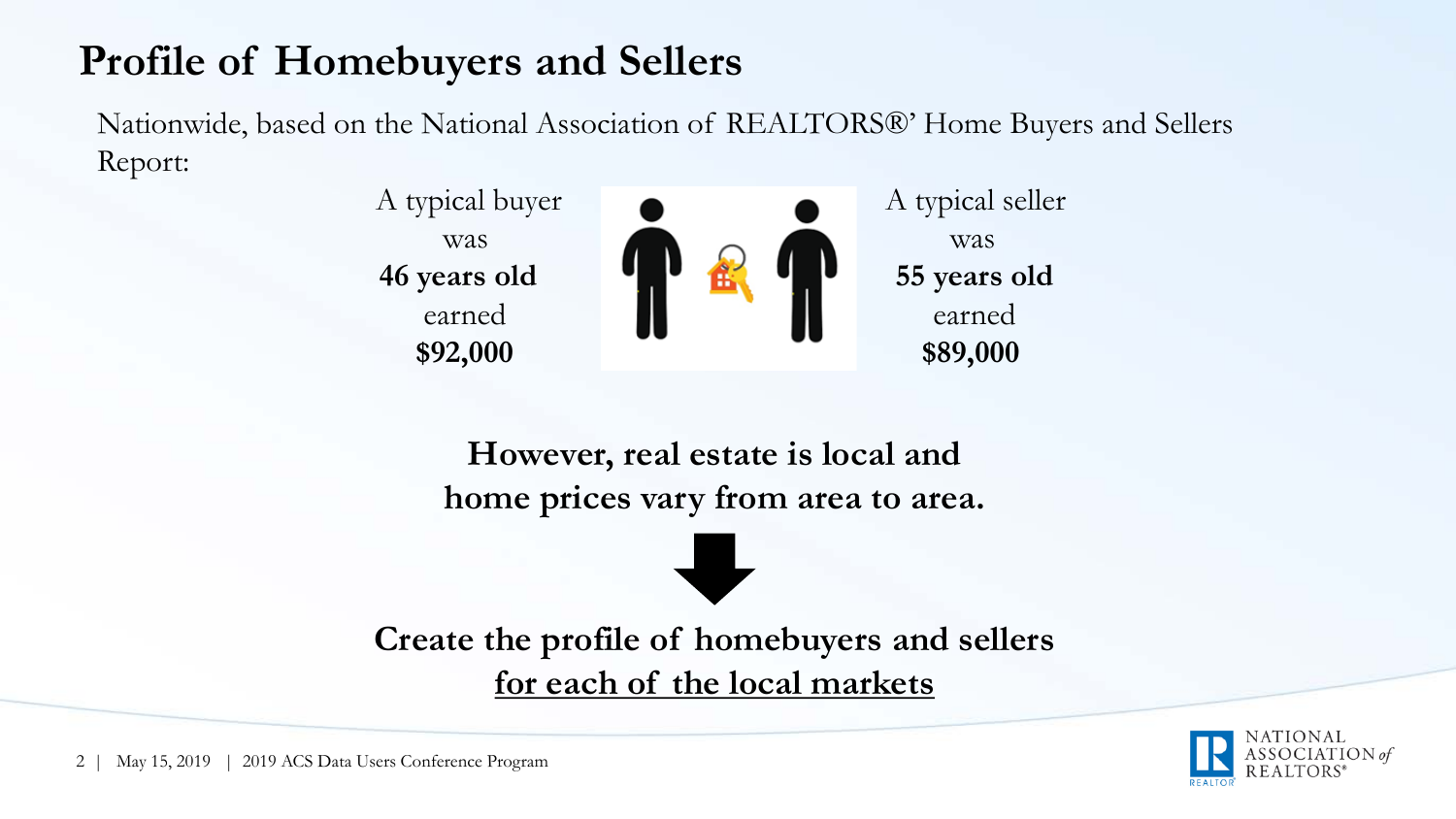## **Methodology and Data**

- Used the 2017 1-year Public Use Microdata Sample (PUMS) ACS files
	- Housing PUMS dataset
	- Population PUMS dataset
- Converted the PUMA estimates to metropolitan area level estimates. *(population and housing weights based on the Missouri Census Data Center)*
- Buyers who moved into their home within the last year.
- **Sellers** who moved into their home in the last 5-9 years. *Based on the NAR' s Home Buyers and Sellers Survey, the average tenure of owners was 9 years*
- Used Tableau Software to visualize the profile of homebuyers and sellers.

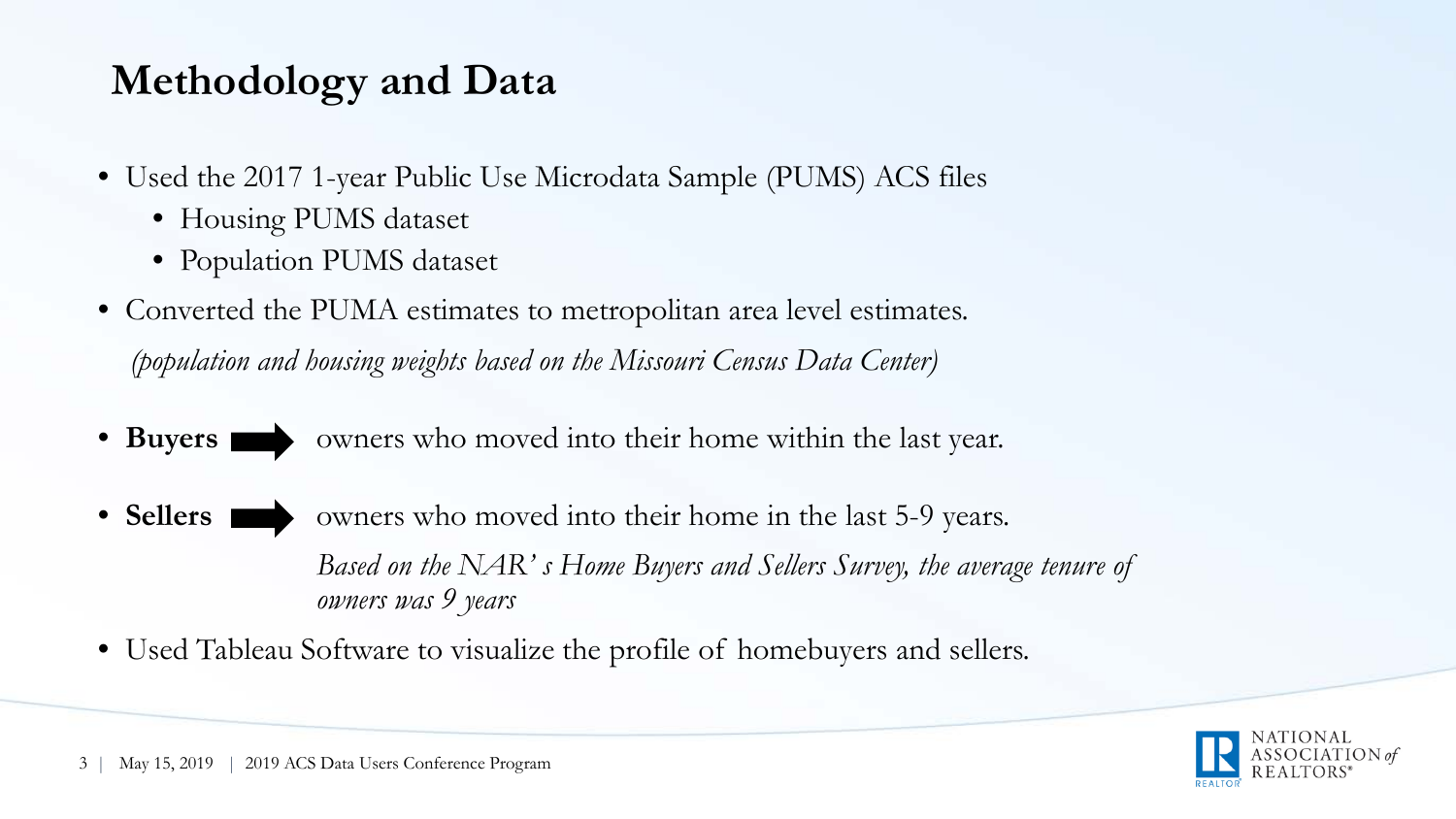#### **Buyers by metro area**



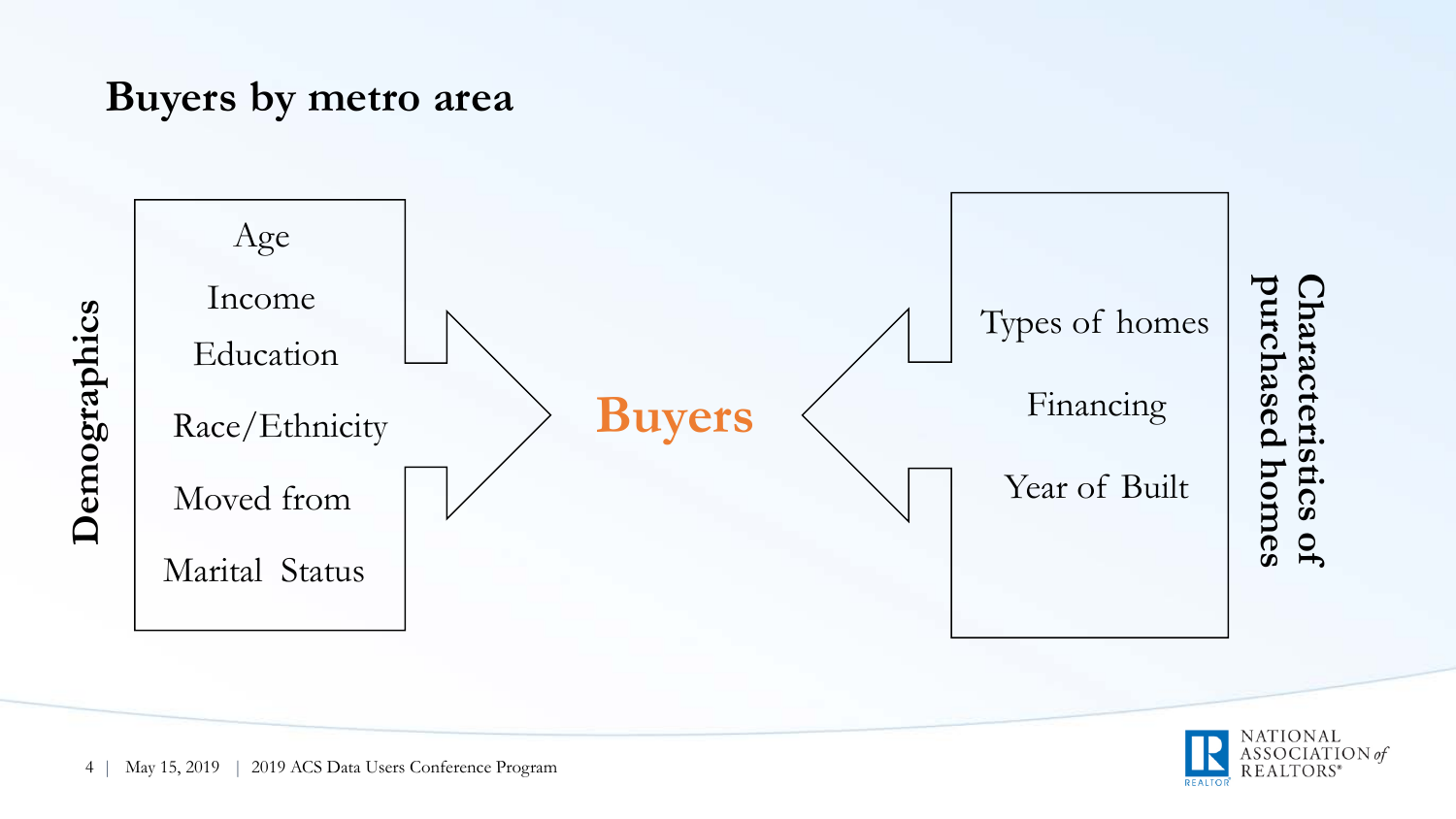#### **Sellers by metro area**



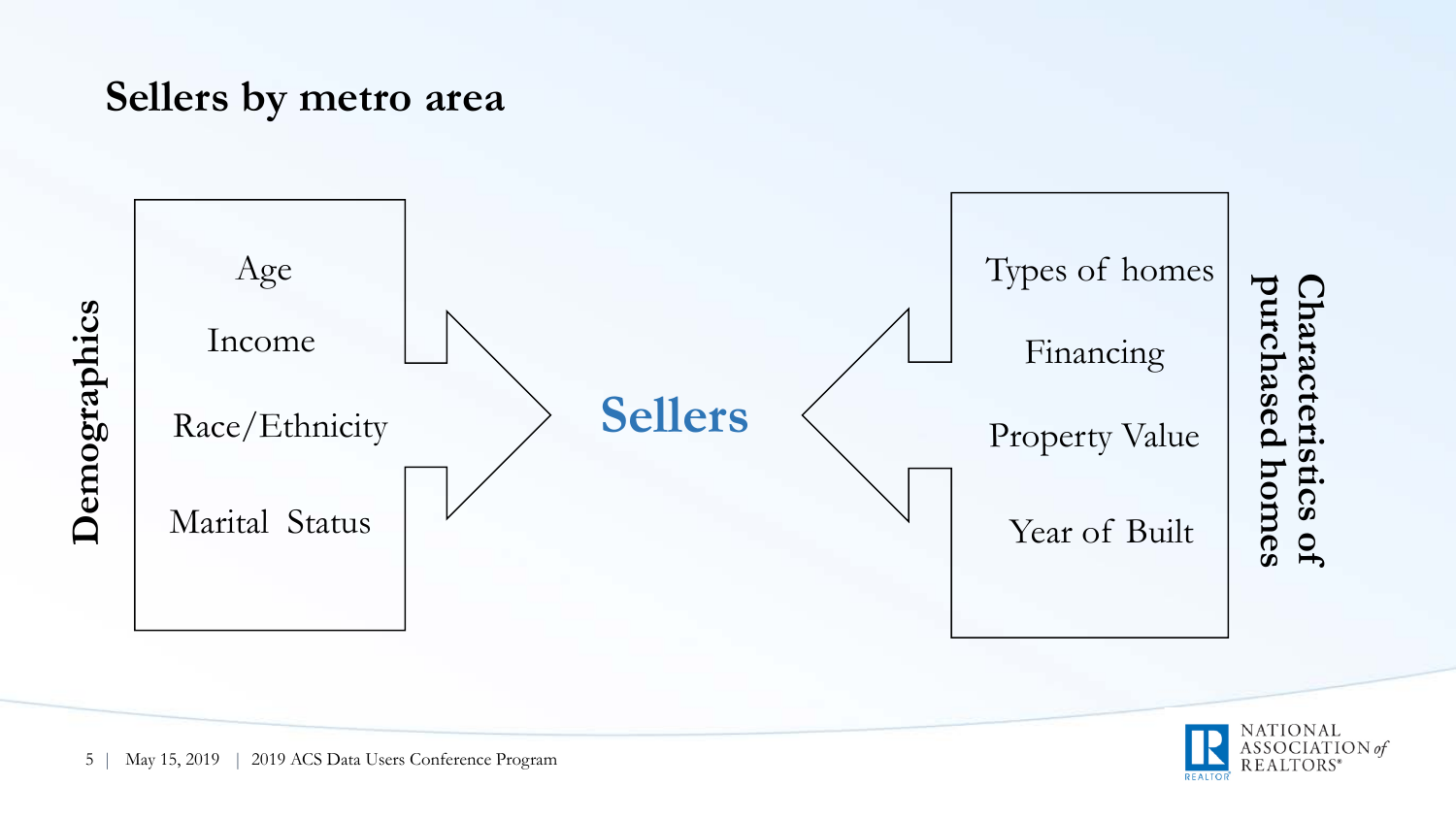## **Live Demo**



https://www.nar.realtor/rese [arch-and-statistics/housing](https://www.nar.realtor/research-and-statistics/housing-statistics/home-buyers-by-metropolitan-statistical-area)statistics/home-buyers-bymetropolitan-statistical-area

https://www.nar.realtor/rese [arch-and-statistics/housing](https://www.nar.realtor/research-and-statistics/housing-statistics/home-sellers-by-metropolitan-statistical-area)statistics/home-sellers-bymetropolitan-statistical-area



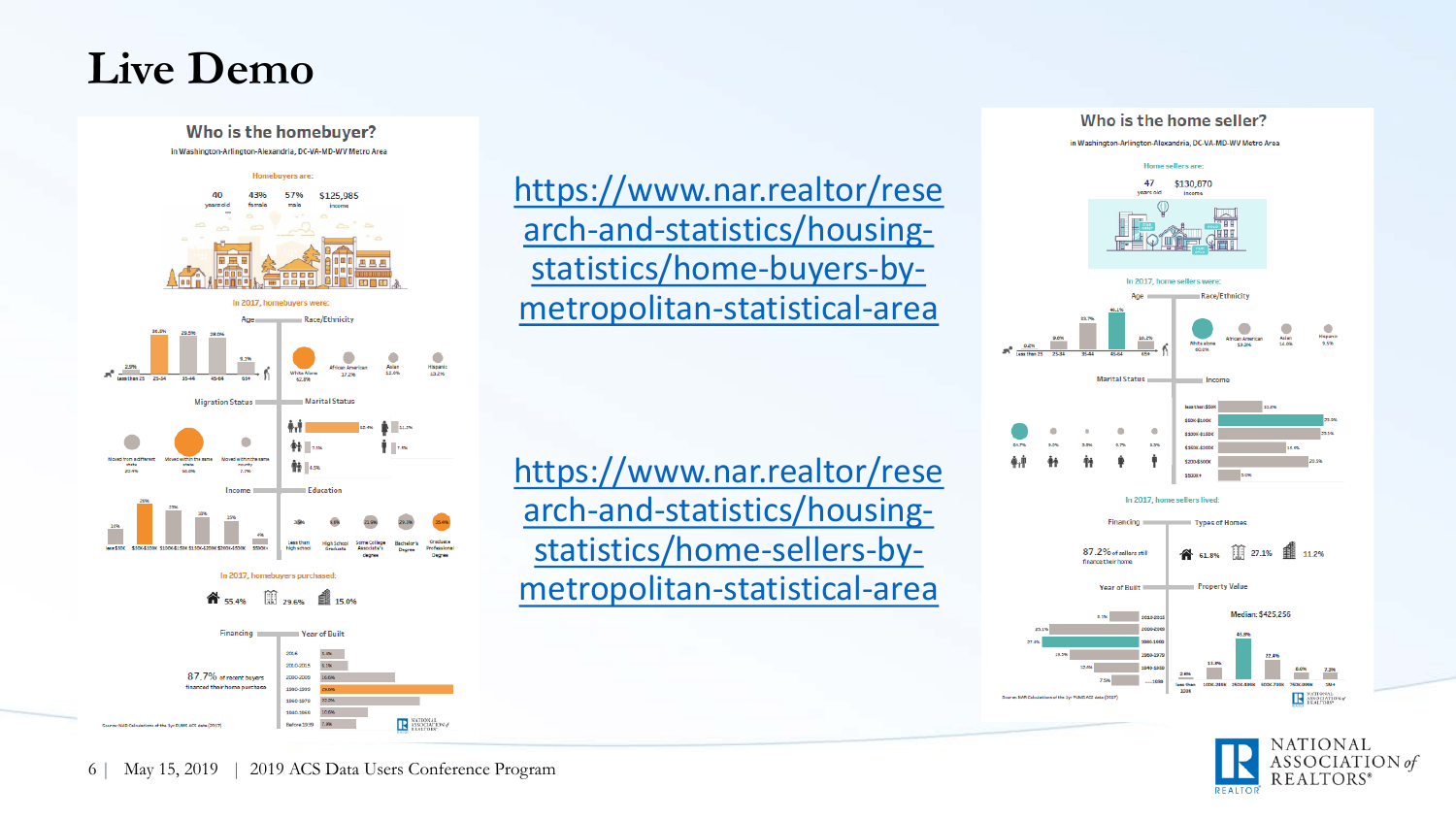## **Future Projects**

- **Metro areas with the youngest homebuyers (median age less than 32):** Bismarck, ND, Goldsboro, NC, Greenville, NC, Columbia, MO, College Station- Bryan, TX
- **Metro areas with the oldest homebuyers (median age greater than 61):**

Sebring, FL, The Villages, FL, Homosassa Springs, FL, Sebastian-Vero Beach, FL, Prescott, AZ

• **Metro areas where homebuyers had the highest median income (above \$115,000):**

San Jose-Sunnyvale-Santa Clara, CA, San Francisco-Oakland-Hayward, CA, Trenton, NJ, Washington-Arlington-Alexandria, DC-VA-MD-WV, Boston- Cambridge-Newton, MA-NH